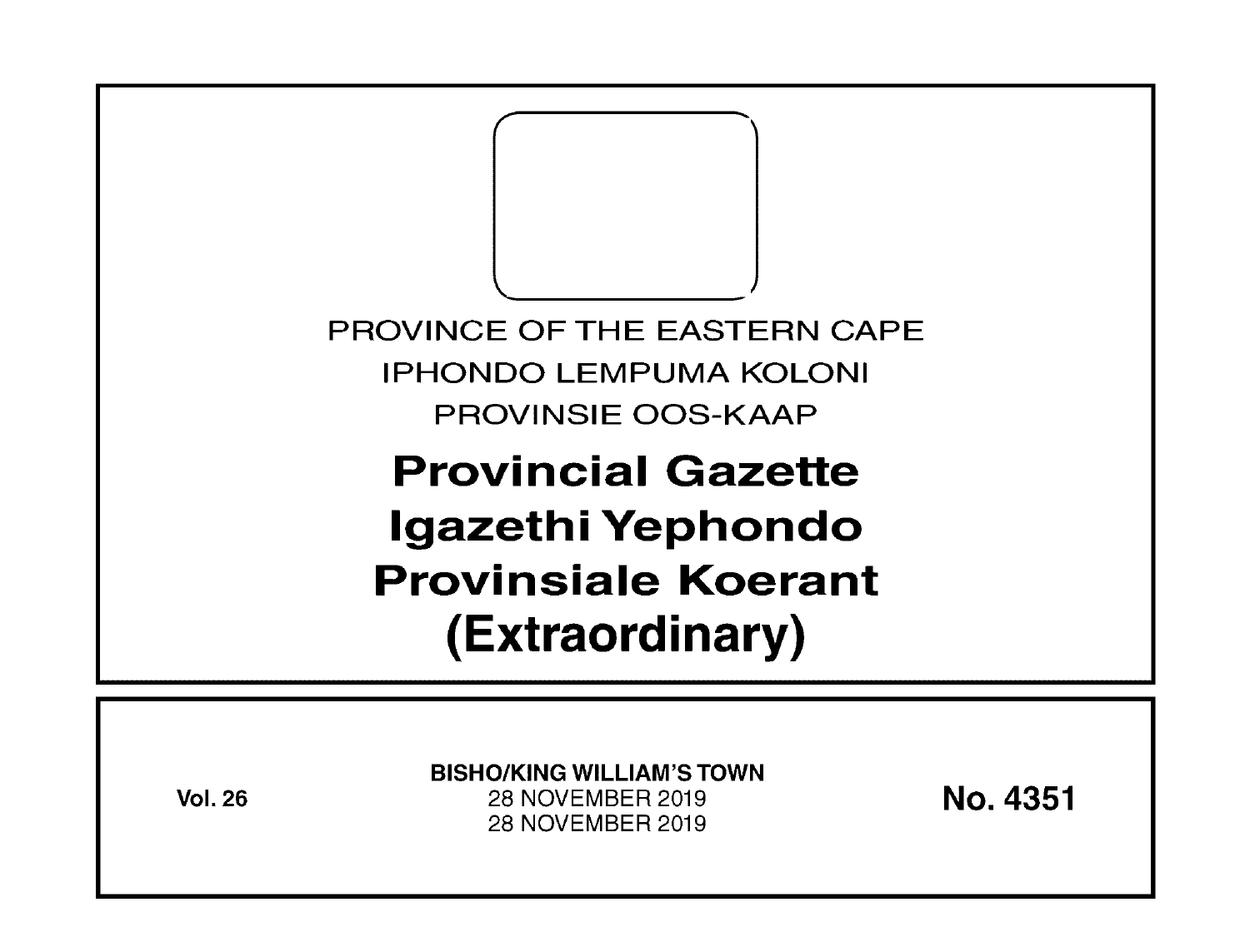$\bar{\mathbf{z}}$ 

 $\tilde{\phantom{a}}$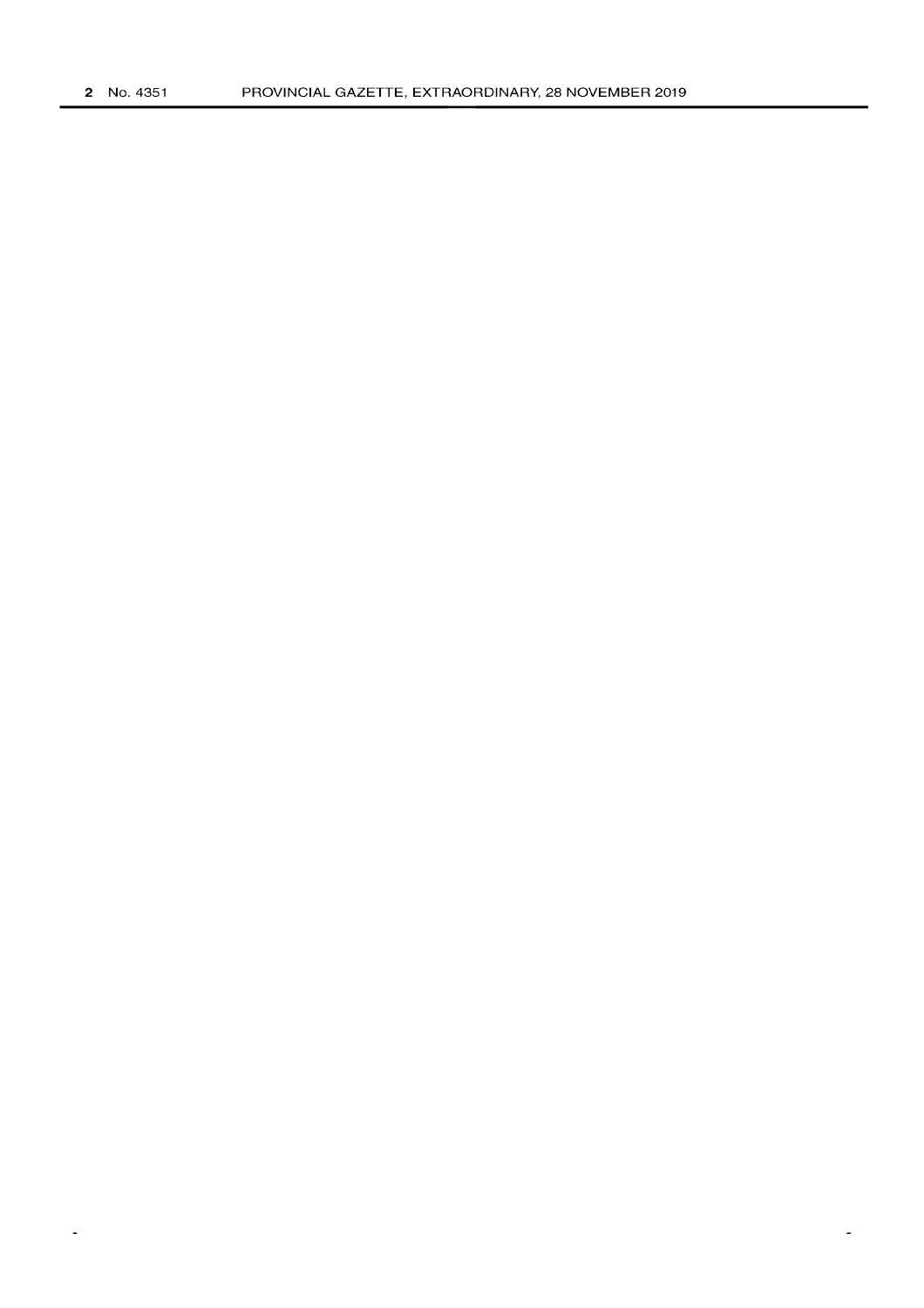### **CONTENTS**

|     |                                                                                                                                                                                                   | Gazette<br>No. | Page<br>No. |
|-----|---------------------------------------------------------------------------------------------------------------------------------------------------------------------------------------------------|----------------|-------------|
|     | <b>PROVINCIAL NOTICES • PROVINSIALE KENNISGEWINGS</b>                                                                                                                                             |                |             |
| 326 | Cooperative Governance and Traditional Affairs: Withdrawal of erronously published name of Ngcanasa<br>Nolungile Inocentia in the Eastern Cape Provincial Gazette No. 4197 dated 26 February 2019 | 4351           |             |